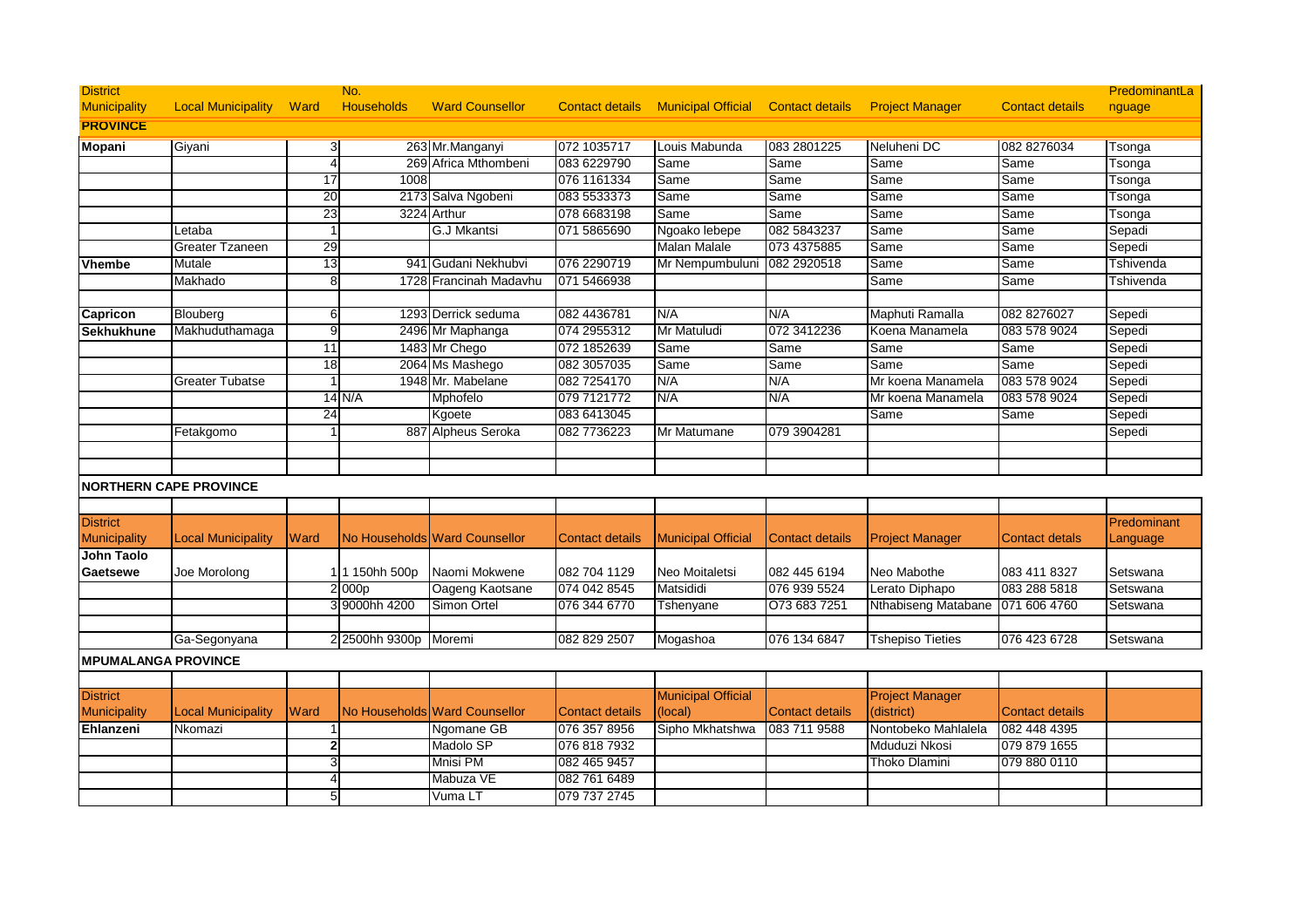|               | $6(A)$ (B)      | Mathonsi SS          | 072 637 4210 |                |              |                     |              |               |
|---------------|-----------------|----------------------|--------------|----------------|--------------|---------------------|--------------|---------------|
|               |                 | Mathenjwa ND         | 072 114 3065 |                |              |                     |              |               |
|               | 8               | Ntuli SJ             | 073 992 6222 |                |              |                     |              |               |
|               | 9               | Langa NP             | 084 954 8385 |                |              |                     |              |               |
|               | 10              | <b>Msithini SZ</b>   | 071 184 8959 |                |              |                     |              |               |
|               | 11              | <b>Hlahla BA</b>     | 082 229 7902 |                |              |                     |              |               |
|               | 12              | Ndlala SJ            | 072 768 1018 |                |              |                     |              |               |
|               | 13              | Zitha MA             | 072 667 5610 |                |              |                     |              |               |
|               | 14              | Shabangu VT          | 079 167 6908 |                |              |                     |              |               |
|               | 15              | Mkhumbane MR         | 076 695 8321 |                |              |                     |              |               |
|               | 16              | Mahlalela EJ         | 076 767 3077 |                |              |                     |              |               |
|               | 17              | Mazibuko BC          | 071 476 2990 |                |              |                     |              |               |
|               | 18              | Nkentshane ME        | 082 071 6014 |                |              |                     |              |               |
|               | 19              | Mthombo TM           | 076 723 7814 |                |              |                     |              |               |
|               | 20              | Mkhabela LA          | 079 297 2079 |                |              |                     |              |               |
|               | 21              | Mahlalela SS         | 072 333 6636 |                |              |                     |              |               |
|               | 22              | Makhubela JJ         | 082 071 4535 |                |              |                     |              |               |
|               | 23              | Mnisi DP             | 072 836 3358 |                |              |                     |              |               |
|               | 24              | Makhubela LS         | 079 596 1312 |                |              |                     |              |               |
|               | 25              | Myeni NM             | 082 049 4721 |                |              |                     |              |               |
|               | 26              | Nkosi JM             | 072 252 3569 |                |              |                     |              |               |
|               | $\overline{27}$ | Shongwe MD           | 072 726 7985 |                |              |                     |              |               |
|               | 28              | Motha CM             | 082 228 3446 |                |              |                     |              |               |
|               | 29              | Shongwe WH           | 082 648 0342 |                |              |                     |              |               |
|               | 30              | Mkhumbane TC         | 076 647 4329 |                |              |                     |              |               |
|               | 31              | Sibiya SC            | 082 065 4742 |                |              |                     |              |               |
|               | 32              | Nkambula GJ          | 082 647 7553 |                |              |                     |              |               |
|               | 33              | Mziako PM            | 082 967 3410 |                |              |                     |              |               |
|               |                 |                      |              |                |              |                     |              |               |
| Bushbuckridge |                 | <b>Malandule BW</b>  | 082 827 0325 | Solomon Nyembe | 079 874 3317 | Nontobeko Mahlalela | 082 448 4395 | Tsonga/Swathi |
|               | 2               | Khumalo <sub>S</sub> | 079 874 3348 |                |              | Johann Bothma       | 082 460 4228 |               |
|               | 3               | Monareng CP          | 071 609 4850 |                |              | Thoko Dlamini       | 079 880 0110 |               |
|               | 4               | Nyundu EM            | 082 827 0398 |                |              |                     |              |               |
|               | 5 <sub>l</sub>  | Nonyane FS           | 082 827 0396 |                |              |                     |              |               |
|               | 6               | Khoza EN             | 079 874 3361 |                |              |                     |              |               |
|               | 7               | <b>Malele LS</b>     | 082 827 0328 |                |              |                     |              |               |
|               | 8               | Nxumalo TA           | 082 827 0397 |                |              |                     |              |               |
|               | 9               | Malibe HD            | 082 827 0331 |                |              |                     |              |               |
|               | 10              | MneneF               | 079 874 3384 |                |              |                     |              |               |
|               | $\overline{11}$ | Mashego TD           | 079 874 3385 |                |              |                     |              |               |
|               | 12              | Lekhuleni ML         | 079 874 3369 |                |              |                     |              |               |
|               | 13              | Chabangu MM          | 082 827 0311 |                |              |                     |              |               |
|               | 14              | MAkhubela BB         | 079 874 3350 |                |              |                     |              |               |
|               |                 |                      |              |                |              |                     |              |               |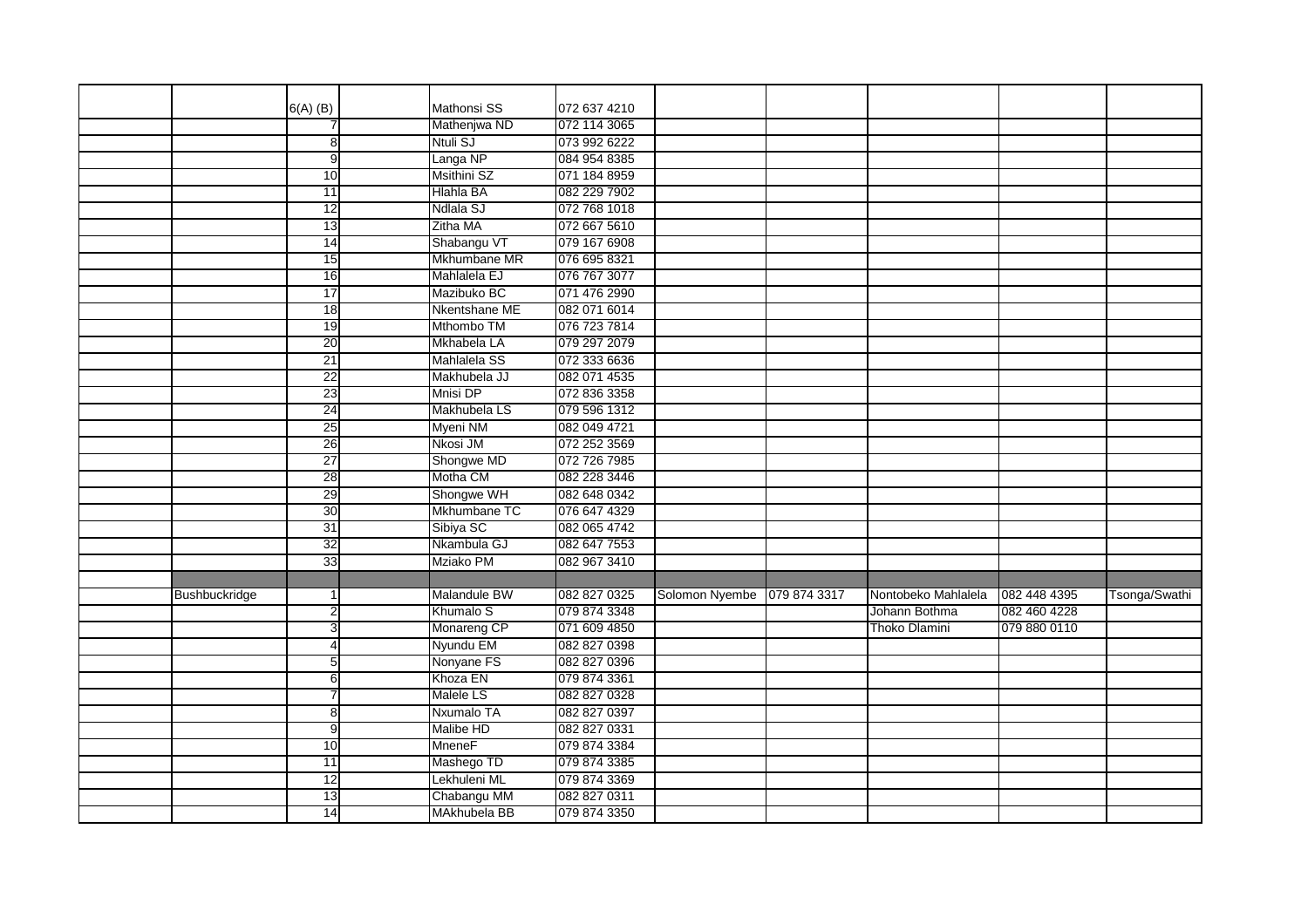|          | 15              | Mokwena D                 | 082 827 0392                 |                |              |                      |              |  |
|----------|-----------------|---------------------------|------------------------------|----------------|--------------|----------------------|--------------|--|
|          | 16              | <b>Phelepe MS</b>         | 082 827 0399                 |                |              |                      |              |  |
|          | 17              | Malebe LR                 | 079 874 3371                 |                |              |                      |              |  |
|          | 18              | Raganya BR                | 082 827 0400                 |                |              |                      |              |  |
|          | 19              | Zitha GS                  | 082 827 0412                 |                |              |                      |              |  |
|          | 20              | Rahlane SN                | 082 827 0404                 |                |              |                      |              |  |
|          | 21              | Thabane AQ                | 079 874 4336                 |                |              |                      |              |  |
|          | 22              | Selowe E                  | 082 827 0310                 |                |              |                      |              |  |
|          | 23              | <b>Bulunga SG</b>         | 082 827 0302                 |                |              |                      |              |  |
|          | 24              | Bongco PB                 | 082 827 0393                 |                |              |                      |              |  |
|          | 25              | Mthombeni T               | 082 827 0407                 |                |              |                      |              |  |
|          | 26              | Mthambine J               | 082 827 0409                 |                |              |                      |              |  |
|          | $\overline{27}$ | <b>Tibane C</b>           | 079 874 3378                 |                |              |                      |              |  |
|          | 28              | Maphansa PT               | 082 827 0323                 |                |              |                      |              |  |
|          | 29              | Makaringe TM              | 079 874 3372                 |                |              |                      |              |  |
|          | 30              | Mthisi CR                 | 082 827 0411                 |                |              |                      |              |  |
|          | 31              | <b>Tshobede RD</b>        | 082 82 70312                 |                |              |                      |              |  |
|          | 32              | Chadi SM                  | 079 874 3380                 |                |              |                      |              |  |
|          | 33              | Mashabane DR              | 082 827 0388                 |                |              |                      |              |  |
|          | 34              | Mnisi ML                  | 082 827 0383                 |                |              |                      |              |  |
|          | 35              | <b>Mhaule LS</b>          | 079 874 3349                 |                |              |                      |              |  |
|          | 36              | Mabunda NL                | 082 827 0332                 |                |              |                      |              |  |
|          |                 |                           |                              |                |              |                      |              |  |
|          |                 | Malomane LM               |                              |                |              |                      |              |  |
|          | $\overline{37}$ |                           |                              |                |              |                      |              |  |
| Mbombela | 26              |                           |                              | Happy Mushwana | 013 759 2204 | Nontobeko Mahlalela  | 082 448 4395 |  |
|          | $5\overline{)}$ | Bulunga TM<br>Chibi JN    | 072 486 6965<br>072 417 9562 |                |              | <b>Charles Mnisi</b> | 071 688 4477 |  |
|          | 24              | <b>Dludlu TL</b>          | 082 958 1100                 |                |              | Thoko Dlamini        | 079 880 0110 |  |
|          | 17              | De Bruin G                | 082 554 7179                 |                |              |                      |              |  |
|          | 16              | De Kok H                  | 082 897 6278                 |                |              |                      |              |  |
|          | 36              | Khoza JJ                  | 084 309 8054                 |                |              |                      |              |  |
|          | 13              | Kumba A                   | 072 892 4068                 |                |              |                      |              |  |
|          | 15              | Lange F                   | 076 532 2414                 |                |              |                      |              |  |
|          | 29              | Mabuza KR                 | 082 968 1253                 |                |              |                      |              |  |
|          | 12              | Mafotha M                 | 073 923 6352                 |                |              |                      |              |  |
|          | $\mathbf{3}$    | Malumane MZ               | 072 746 7248                 |                |              |                      |              |  |
|          | 18              | Maseko L                  | 079 406 0309                 |                |              |                      |              |  |
|          | 18              | Mashaba JB                | 076 950 8503                 |                |              |                      |              |  |
|          | $\overline{27}$ | Mashele MS                | 076 065 0275                 |                |              |                      |              |  |
|          | 6               | Mazibane JM               | 084 974 5010                 |                |              |                      |              |  |
|          | 25              | Mhlanga MC                | 072 044 8114                 |                |              |                      |              |  |
|          | $\overline{4}$  | Maziya KE                 | 072 711 8462                 |                |              |                      |              |  |
|          | 10              | Mdluli MS                 | 082 801 3684                 |                |              |                      |              |  |
|          | 23              | Mhaule ME                 | 076 410 8970                 |                |              |                      |              |  |
|          | 28<br>22        | Mhlongo TZ<br>Mkhabela ET | 072 259 8578<br>082 954 9994 |                |              |                      |              |  |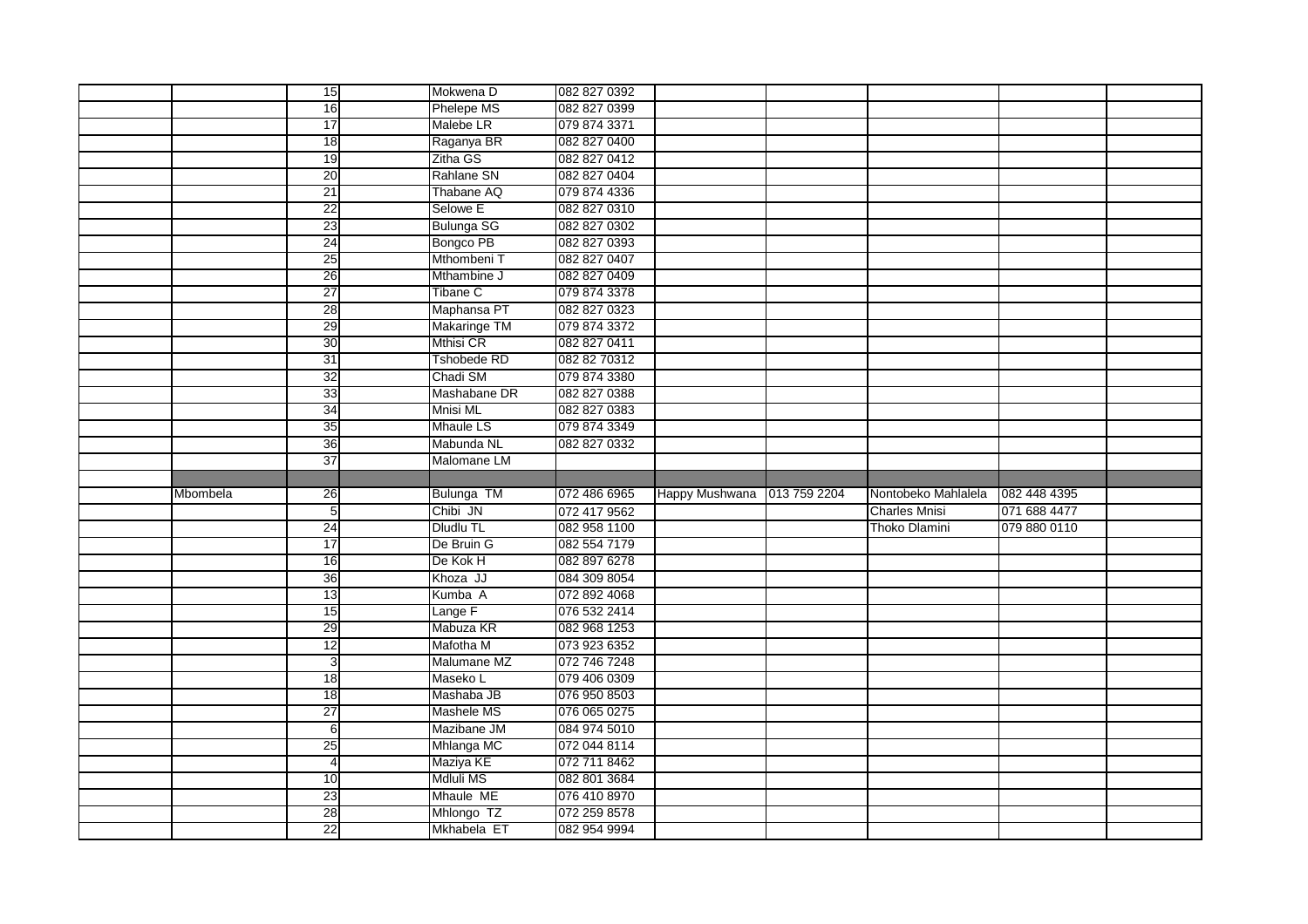|             | œ                    | Mkhonto JA                | 073 210 7947                 |                 |              |                      |              |  |
|-------------|----------------------|---------------------------|------------------------------|-----------------|--------------|----------------------|--------------|--|
|             | 14                   | <b>Mkhonto KM</b>         | 082 078 3151                 |                 |              |                      |              |  |
|             | 31                   | Mnyambu CN                | 072 643 5761                 |                 |              |                      |              |  |
|             | 19                   | Motubatse NW              | 082 515 2634                 |                 |              |                      |              |  |
|             |                      | Mpangane SA               | 082 073 1287                 |                 |              |                      |              |  |
|             | $\overline{2}$       | <b>Msibi MJ</b>           | 082 627 4924                 |                 |              |                      |              |  |
|             | 11                   | Mutobvu EM                | 082 709 3287                 |                 |              |                      |              |  |
|             | 39                   | <b>Nkosi DT</b>           | 083 414 2499                 |                 |              |                      |              |  |
|             | 32                   | Nobela ST                 | 071 371 9897                 |                 |              |                      |              |  |
|             | 33                   | Nyalunga NS               | 082 478 2480                 |                 |              |                      |              |  |
|             | 35                   | Nyalunga PP               | 071 423 8844                 |                 |              |                      |              |  |
|             |                      | Nyundu Beatrice           |                              |                 |              |                      |              |  |
|             | 9                    | Antoinnete                | 076 815 9135                 |                 |              |                      |              |  |
|             |                      | Nzimande Vusumuzi         |                              |                 |              |                      |              |  |
|             | 21                   | Lawrence                  | 082 955 7203                 |                 |              |                      |              |  |
|             | 30                   | Pienaar Charl             | 083 518 0356                 |                 |              |                      |              |  |
|             | 30                   | Jeanne Marais             | 013 751 2849                 |                 |              |                      |              |  |
|             | $\overline{34}$      | Sifunda TN                | 072 7277 124                 |                 |              |                      |              |  |
|             | 20                   | Simelane TC               | 072 132 5450                 |                 |              |                      |              |  |
|             |                      | Thobela-Ngwenyama         |                              |                 |              |                      |              |  |
|             | 38                   | <b>OM</b>                 | 072 215 6826                 |                 |              |                      |              |  |
|             | 37                   | Zulu FJ                   | 082 944 8461                 |                 |              |                      |              |  |
|             |                      |                           |                              |                 |              |                      |              |  |
|             |                      |                           |                              |                 |              |                      |              |  |
| Thaba Chweu |                      | Mashego M                 | 072 971 2823                 | Mxolisi Mkhonto | 072 084 6186 | Nontobeko Mahlalela  | 082 448 4395 |  |
|             | $\overline{2}$       | Mathaila K                | 073 488 9947                 |                 |              | <b>Charles Mnisi</b> | 071 688 4477 |  |
|             | 3                    | Nkosi B                   | 073 368 0520                 |                 |              | Priscilla Berlington | 082 766 6439 |  |
|             | $\overline{4}$       | Manzini S                 | 083 990 4538                 |                 |              |                      |              |  |
|             | $5\overline{)}$      | Mahlangu M                | 083 559 0514                 |                 |              |                      |              |  |
|             | 6                    | Mokgosiyane P             | 072 376 2467                 |                 |              |                      |              |  |
|             | 7                    | Lekhuleni J               | 083 258 2005                 |                 |              |                      |              |  |
|             | 8                    | Molobela S                | 072 458 5518                 |                 |              |                      |              |  |
|             | 9                    | Mokoena I                 | 072 081 6057                 |                 |              |                      |              |  |
|             | 10                   | Mokoena PK                | 073 169 5907                 |                 |              |                      |              |  |
|             | 11                   | Masimola N                | 079 959 6374                 |                 |              |                      |              |  |
|             | 12                   | <b>Bishoff B</b>          | 082 429 0280                 |                 |              |                      |              |  |
|             | 13                   | Kock J                    | 073 425 6727                 |                 |              |                      |              |  |
|             | 14                   | Essack F                  | 083 990 4538                 |                 |              |                      |              |  |
|             |                      |                           |                              |                 |              |                      |              |  |
| Umjindi     | 1                    | Shongwe HL                | 072 468 9357                 | Hank Schoeman   | 082 767 6489 | Nontobeko Mahlalela  | 082 448 4395 |  |
|             | $\overline{2}$       | Simelane AM               | 083 723 7001                 |                 |              | Thoko Dlamini        | 079 880 0110 |  |
|             | 3                    | Sambo PL                  | 079 102 0893                 |                 |              |                      |              |  |
|             | 4                    | Mthunywa AS               | 072 988 8546                 |                 |              |                      |              |  |
|             | $5\overline{)}$<br>6 | Mkhatshwa PV<br>Hlophe MJ | 082 421 3665<br>073 796 5590 |                 |              |                      |              |  |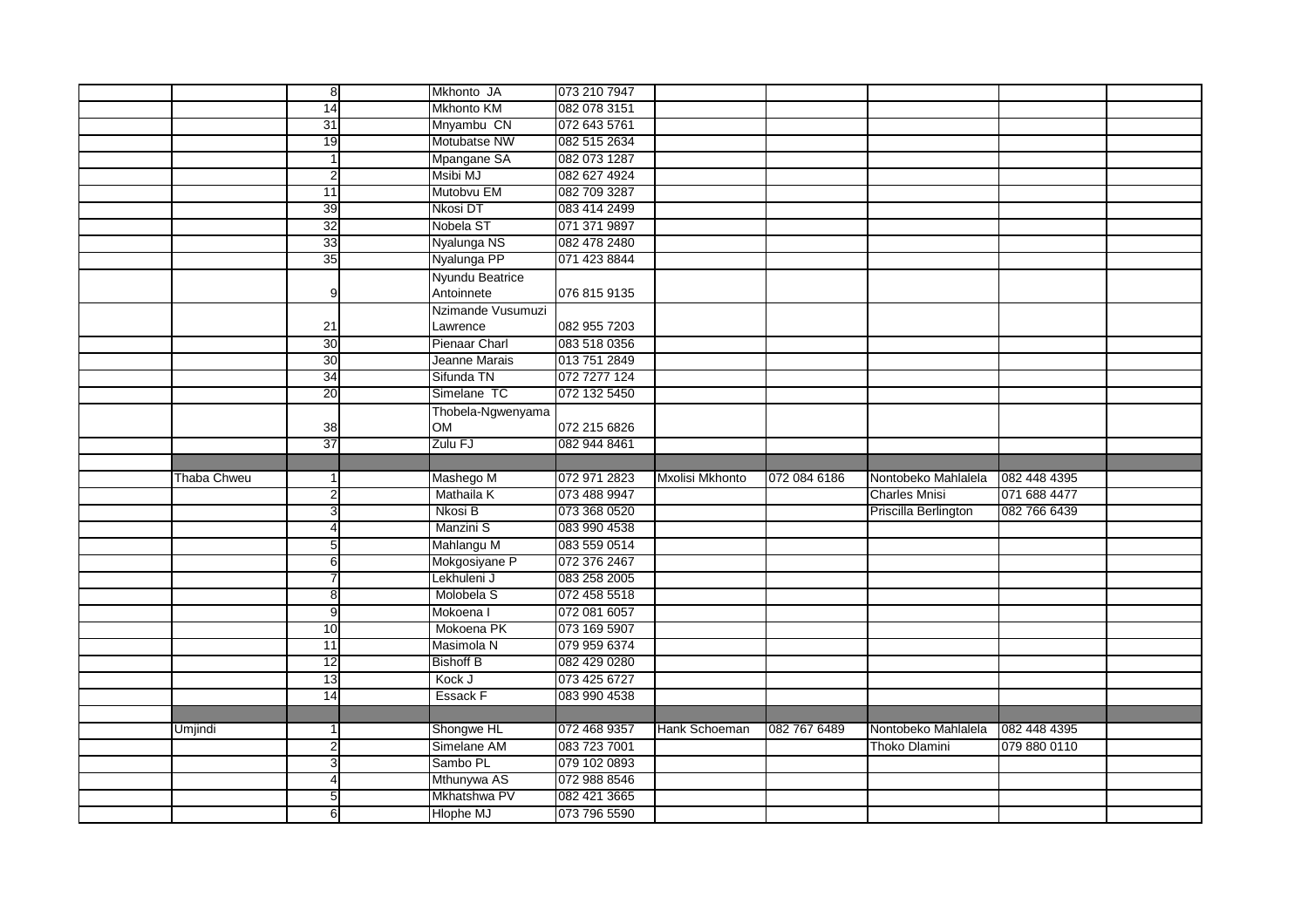|  |  | .<br><b>Nkosi</b><br>بالاله | 083 733 1601 |  |  |  |
|--|--|-----------------------------|--------------|--|--|--|
|  |  | <br><b>Nsimbini</b><br>⊩ME  | 079 528 8811 |  |  |  |
|  |  | Jacobs ME                   | 082 550 2903 |  |  |  |
|  |  |                             |              |  |  |  |

**NORTH WEST PROVINCE**

| <b>Municipality</b>                  | <b>Local Municipality</b>                | <b>Ward</b>                         |            | No Households Ward Counsellor              | <b>Contact details</b>       | <b>Municipal Official</b> | <b>Contact details</b>         | <b>Project Manager</b>          | <b>Contact details</b> |        |
|--------------------------------------|------------------------------------------|-------------------------------------|------------|--------------------------------------------|------------------------------|---------------------------|--------------------------------|---------------------------------|------------------------|--------|
| <b>Ngaka Modiri</b><br><b>Molema</b> |                                          |                                     |            |                                            |                              |                           |                                |                                 |                        | Tswana |
|                                      | Ratlou                                   | 1, 2 & 4 1 957                      |            | <b>Cllr Peo</b>                            | 082 769 5706                 | Mr Tswangtswang           | 072 595 6056                   | Sibongile Radebe                | 079 494 1681           |        |
| <b>Segomotsi</b>                     | <b>Greater Taung</b>                     | $\overline{2}$                      |            | <b>Cllr Toloki</b>                         | 083 414 9921                 |                           |                                | same                            | same                   |        |
|                                      |                                          | 4                                   |            | <b>Cllr Toloki</b>                         | 083 414 9921                 |                           |                                | same                            | same                   |        |
|                                      |                                          | 10                                  |            |                                            |                              |                           |                                | same                            | same                   |        |
|                                      |                                          | 14                                  |            | <b>Cllr Tladi</b><br><b>Cllr Menyatswe</b> | 083 251 5313<br>078 113 8417 |                           |                                |                                 |                        |        |
|                                      |                                          | 182                                 |            | Cllr Baakanyang                            | 082 3071627                  | Mr Botha                  | 072 6536232                    | Gaboutloeloe                    |                        |        |
| <b>NATAL</b><br><b>PROVINCE</b>      |                                          |                                     |            |                                            |                              |                           |                                |                                 |                        |        |
| <b>9 DISTRICT MUNICIPALITIES</b>     |                                          | <b>GR TL</b><br><b>WARDS</b><br>642 |            | No Households Ward Counsellor              | <b>Contact details</b>       | <b>Municipal Official</b> | <b>Contact details</b>         | <b>STRIF Project</b><br>Manager | <b>Contact details</b> |        |
|                                      | <b>43 LOCAL</b><br><b>MUNICIPALITIES</b> | <b>SUB</b><br><b>TOTAL</b><br>54    |            |                                            |                              |                           |                                |                                 |                        | Zulu   |
|                                      | 4 LMs                                    | <b>TOTAL</b><br>19                  |            |                                            |                              | Mr M. Ndlovu              | 082 456 8401 /<br>033 493 0764 | Ms T. Msomi                     | 082 718 6121           |        |
|                                      | 1. MSINGA                                |                                     | 10 2 000   | Ms Ngobe                                   | 079 705 6338                 |                           |                                |                                 |                        |        |
|                                      | Ward                                     |                                     | 11 1 0 8 0 | Mr Ximba                                   | 072 743 7084                 |                           |                                |                                 |                        |        |
|                                      | Ward                                     |                                     | 12 1 800   | Mr Ngubane                                 | 072 173 6043                 |                           |                                |                                 |                        |        |
| <b>1.</b>                            | Ward                                     |                                     | 13 2 000   | Mr Ndlovu                                  | 082 360 7711                 |                           |                                |                                 |                        |        |
| <b>UMZINYATHI</b>                    | Ward                                     |                                     | 14 1 786   | Mr Masimula                                | 082 805 4348                 |                           |                                |                                 |                        |        |
| <b>DM</b>                            | Ward                                     |                                     | 15 1 0 20  | Mr Mthethwa                                | 072 355 1820                 |                           |                                |                                 |                        |        |
|                                      | Ward                                     | <b>TOTAL</b><br>17                  |            |                                            |                              | Ms N. Ngobese             | 034 271 6107                   | Ms T. Msomi                     | 082 718 6121           |        |
|                                      | 2. NQUTHU                                |                                     | 1866       |                                            |                              |                           |                                |                                 |                        |        |
|                                      | Ward                                     | <b>TOTAL</b><br>12                  |            |                                            |                              |                           |                                |                                 |                        |        |
|                                      | 3. UMVOTI                                | <b>TOTAL</b><br>6                   |            |                                            |                              |                           |                                |                                 |                        |        |
|                                      | 4. ENDUMENI                              | <b>SUB</b><br><b>TOTAL</b><br>99    |            |                                            |                              |                           |                                |                                 |                        |        |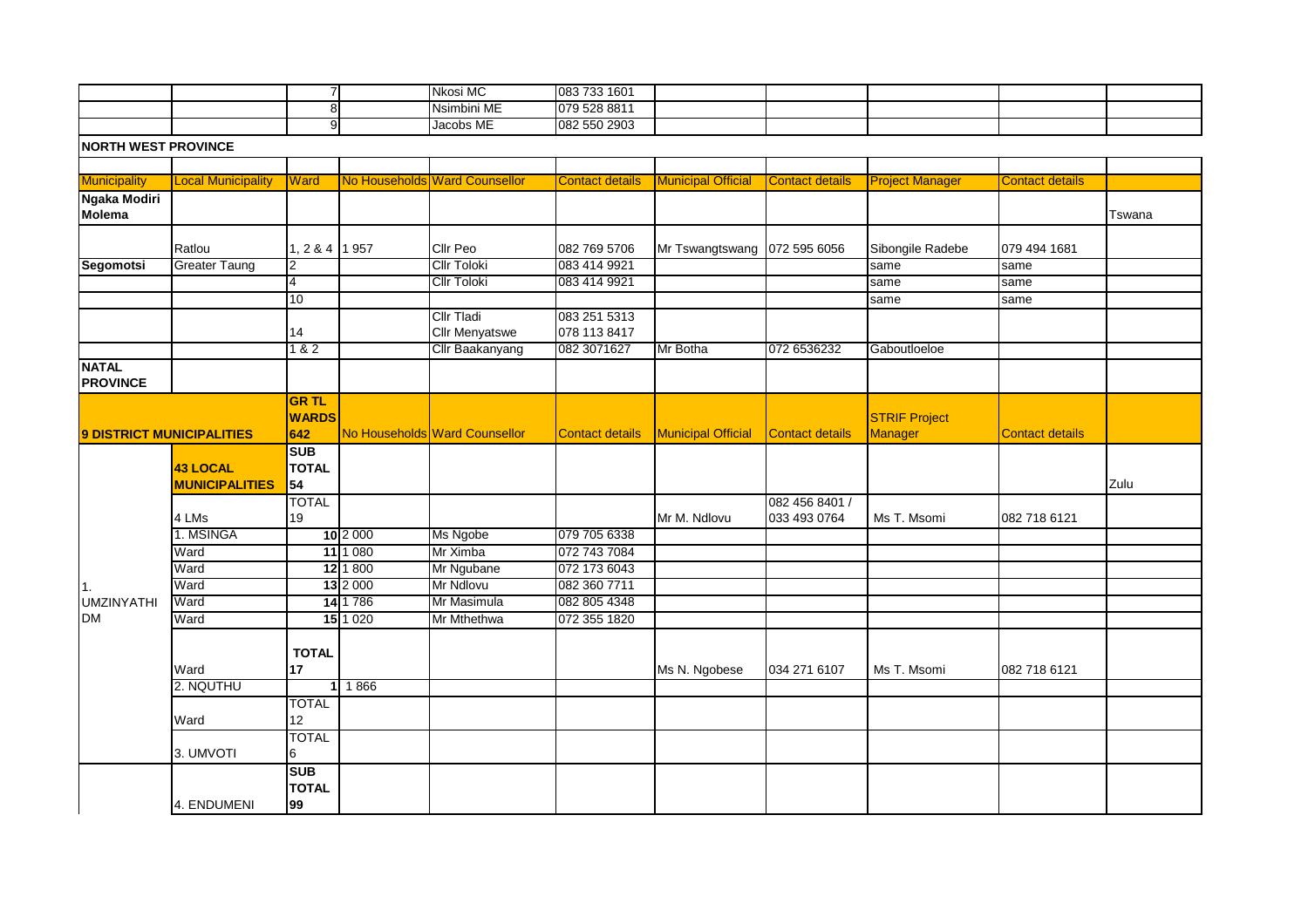|                               |                       | <b>TOTAL</b> |           |                   |              |                 | 082 707 0414 / |                   |              |
|-------------------------------|-----------------------|--------------|-----------|-------------------|--------------|-----------------|----------------|-------------------|--------------|
|                               | 6 LMs                 | 14           |           |                   |              | Mr Ngonyama     | 035 833 0067   | Mr M. Mavundla    | 079 888 6190 |
|                               | 1. NKANDLA            |              | 71751     | Mr B. Biyela      | 073 228 3658 |                 |                |                   |              |
|                               | Ward                  |              | 92400     | Mr Dlamini        | 072 628 7433 |                 |                |                   |              |
|                               |                       | <b>TOTAL</b> |           |                   |              |                 | 079 120 1476 / |                   |              |
|                               | Ward                  | 26           |           |                   |              | Mr Mathenjwa    | 035 473 3340   | Mr M. Mavundla    | 079 888 6190 |
| 2.                            | 2. UMLALAZI           |              | 3 1538    | Mr Ntuli          | 073 857 3652 |                 |                |                   |              |
| <b>UTHUNGULU</b><br><b>DM</b> | Ward                  |              | 51554     | Mr Zulu           | 072 281 1111 |                 |                |                   |              |
|                               |                       | <b>TOTAL</b> |           |                   |              |                 | 071 535 1991 / |                   |              |
|                               | Ward                  | 6            |           |                   |              | Ms Maphi        | 035 450 2082   | Mr M. Mavundla    | 079 888 6190 |
|                               | 3. MTHONJANENI        |              | 3 1837    | Mr Khuzwayo       | 072 689 4928 |                 |                |                   |              |
|                               |                       | <b>TOTAL</b> |           |                   |              |                 |                |                   |              |
|                               | Ward                  | 8            |           |                   |              |                 |                |                   |              |
|                               |                       | <b>TOTAL</b> |           |                   |              |                 |                |                   |              |
|                               | 4. NTAMBANANA         | 15           |           |                   |              |                 |                |                   |              |
|                               |                       | <b>TOTAL</b> |           |                   |              |                 |                |                   |              |
|                               | 5. UMHLATHUZE         | 30           |           |                   |              |                 |                |                   |              |
|                               |                       | <b>SUB</b>   |           |                   |              |                 |                |                   |              |
|                               |                       | <b>TOTAL</b> |           |                   |              |                 |                |                   |              |
|                               | 6. MBONAMBI           | 55           |           |                   |              |                 |                |                   |              |
|                               |                       | <b>TOTAL</b> |           |                   |              |                 |                |                   |              |
|                               | 5 LMs                 | 11           |           |                   |              |                 |                |                   |              |
|                               | 1. INGWE              |              | 1 1 7 5 0 | Mr S Mtolo        | 072 688 4033 | <b>Ms Brown</b> | 398331038      | Ms U Mafundityala | 079 527 1784 |
|                               | Ward                  |              | 3 1 600   | Mr Dlamini        | 072 112 4195 | Ms Brown        | 0398331038     | Ms U Mafundityala | 079 527 1784 |
| 3. SISONKE                    |                       | <b>TOTAL</b> |           |                   |              |                 |                |                   |              |
| <b>DM</b>                     | Ward                  | 20           |           |                   |              |                 |                |                   |              |
|                               | 2. UMZIMKHULU         |              | $6$ 2 570 | Ms Bongi Sibeni   | 079 893 6956 | Ms James        | 3925900        | Ms U Mafundityala | 079 527 1784 |
|                               | Ward                  |              | 92630     | Madziba           | 074 746 9900 | Ms James        | 0392595000     | Ms U Mafundityala | 079 527 1784 |
|                               |                       | TOTAL        |           |                   |              |                 |                |                   |              |
|                               | Ward                  |              |           |                   |              |                 |                |                   |              |
|                               |                       | <b>TOTAL</b> |           |                   |              |                 |                |                   |              |
|                               | <b>KWASANI</b>        | 8            |           |                   |              |                 |                |                   |              |
|                               | <b>GREATER</b>        | <b>TOTAL</b> |           |                   |              |                 |                |                   |              |
|                               | <b>KOKSTAD</b>        | 12           |           |                   |              |                 |                |                   |              |
|                               |                       | <b>SUB</b>   |           |                   |              |                 |                |                   |              |
|                               |                       | <b>TOTAL</b> |           |                   |              |                 |                |                   |              |
|                               | <b>UBUHLEBEZWE</b>    | 89           |           |                   |              |                 |                |                   |              |
|                               |                       | <b>TOTAL</b> |           |                   |              |                 |                |                   |              |
|                               | 5 LMs<br>1. ABAQULUSI | 22           | 5 1 5 5 0 | Mr M. Ntombela    | 076 690 0260 |                 |                | Ms S Mthalane     | 082 827 6216 |
|                               | Ward                  |              | 6 1 9 1 0 | Mr Masondo        | 083 428 8868 |                 |                | Ms S Mthalane     | 082 827 6216 |
|                               |                       |              | 7 1 5 5 4 | Mr Thulani Ndlovu | 084 529 9508 |                 |                | Ms S Mthalane     | 082 827 6216 |
| 4. ZULULAND                   | Ward                  |              |           |                   |              |                 |                |                   |              |
| <b>DM</b>                     |                       | <b>TOTAL</b> |           |                   |              |                 |                |                   |              |
|                               | Ward                  | 8            |           | Mr M mavuso       | 079 617 4916 | Mr L Nkwanyana  |                | Ms S Mthalane     | 082 827 6216 |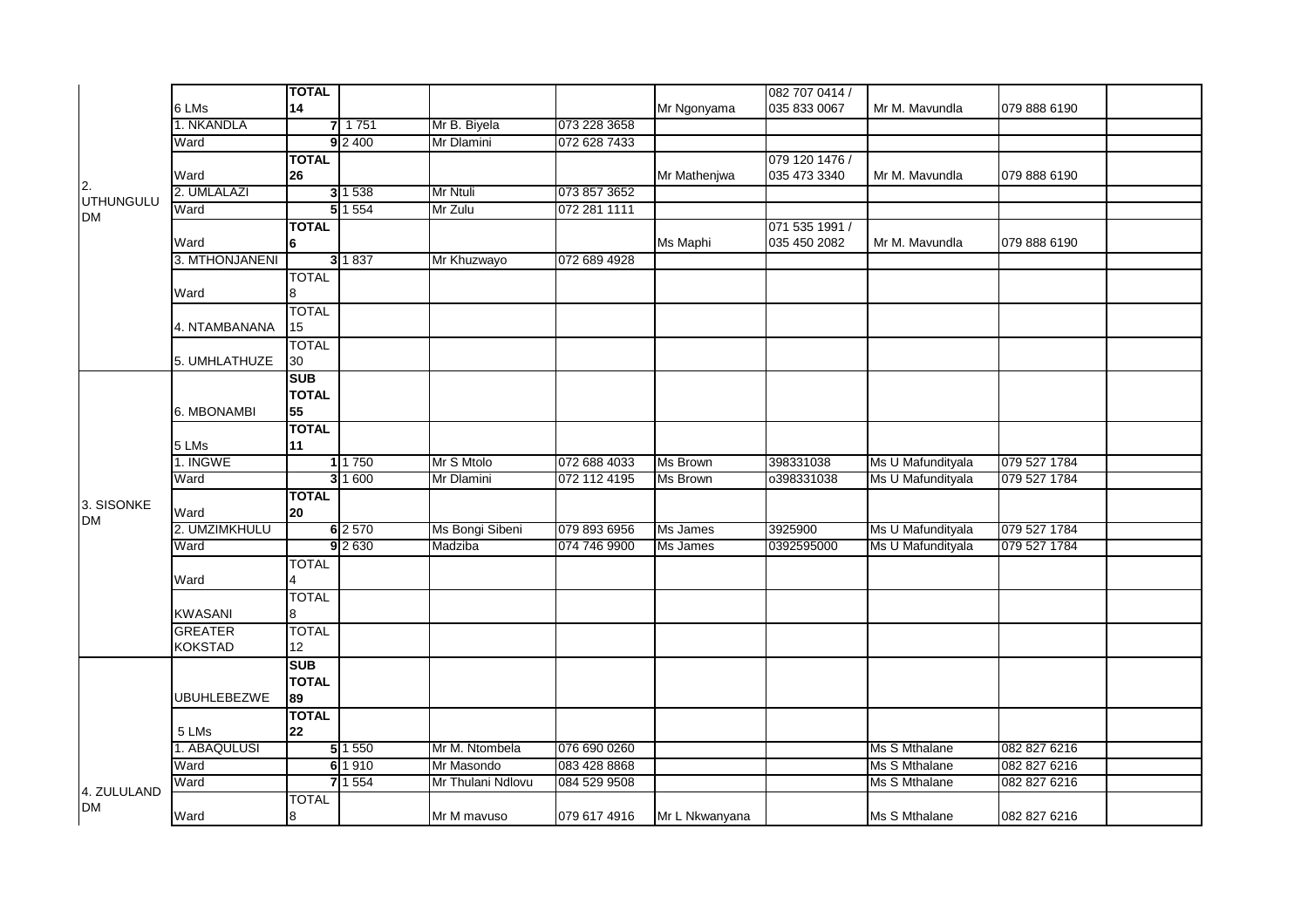|                          | 2. EDUMBE               | <b>TOTAL</b><br>21               |                                 |              |                         |                                |                   |              |  |
|--------------------------|-------------------------|----------------------------------|---------------------------------|--------------|-------------------------|--------------------------------|-------------------|--------------|--|
|                          | 3. NONGOMA              | <b>TOTAL</b><br>24               |                                 |              |                         |                                |                   |              |  |
|                          | 4. UPHONGOL0            | <b>TOTAL</b><br>24               |                                 |              |                         |                                |                   |              |  |
|                          | 5. ULUNDI               | 24                               |                                 | 073 470 6509 | Ms Z Dlamini            | 083 463 9579                   | Ms S Mthalane     | 082 827 6216 |  |
|                          | Ward                    | <b>SUB</b><br><b>TOTAL</b><br>46 | Mayor Ms J Khumalo 076 463 7028 |              | Manager Mr V<br>Kubheka | 082 908 2587 /<br>082 357 4579 | Ms S Mthalane     | 082 827 6216 |  |
| 5. AMAJUBA<br><b>DM</b>  | 3 LMS                   | <b>TOTAL</b><br>31               |                                 |              |                         |                                |                   |              |  |
|                          | 1. EMADLANGENI          | <b>TOTAL</b><br>11               |                                 |              |                         |                                |                   |              |  |
|                          | 2. DANHAUSER            | <b>TOTAL</b><br>$\overline{4}$   |                                 |              |                         |                                |                   |              |  |
|                          | 3. NEWCASTLE            | <b>SUB</b><br><b>TOTAL</b><br>73 | Mayor Ms D<br>Mazibuko          | 036 638 5100 | Manager Mr B.<br>Khoza  | 036 638 5100                   | Ms T. Msomi       | 082 718 6121 |  |
|                          | 5 LMs                   | <b>TOTAL</b><br>14               |                                 |              |                         |                                |                   |              |  |
| 6. UTHUKELA<br><b>DM</b> | 1. OKHAHLAMBA           | <b>TOTAL</b><br>13               |                                 |              |                         |                                |                   |              |  |
|                          | 2. IMBABAZANE           | <b>TOTAL</b><br>10               |                                 |              |                         |                                |                   |              |  |
|                          | 3. INDAKA               | <b>TOTAL</b><br>9                |                                 |              |                         |                                |                   |              |  |
|                          | 4. UMTSHEZI             | <b>TOTAL</b><br>27               |                                 |              |                         |                                |                   |              |  |
|                          | 5. EMNAMBITHI           | <b>SUB</b><br><b>TOTAL</b><br>74 | Mayor Mr S.W.<br>Mdabe          | 082 410 3602 | Manager Mr M<br>Newton  | 083 301 5278                   | Mr M. Mavundla    | 079 888 6190 |  |
|                          | 4 LMS                   | <b>TOTAL</b><br>11               |                                 |              |                         |                                |                   |              |  |
| 7. ILEMBE DM             | 1. MAPHUMULO            | <b>TOTAL</b><br>27               |                                 |              |                         |                                |                   |              |  |
|                          | 2. KWADUKUZA            | <b>TOTAL</b><br>19               |                                 |              |                         |                                |                   |              |  |
|                          | 3. NDWEDWE              | <b>TOTAL</b><br>17               |                                 |              |                         |                                |                   |              |  |
|                          | 4.<br>ENDONDAKUSUK<br>A | <b>SUB</b><br><b>TOTAL</b><br>84 | Mayor Ms N Gumede 039 688 5700  |              | Manager Mr L<br>Mahlaka | 039 688 5700                   | Ms U Mafundityala | 079 527 1784 |  |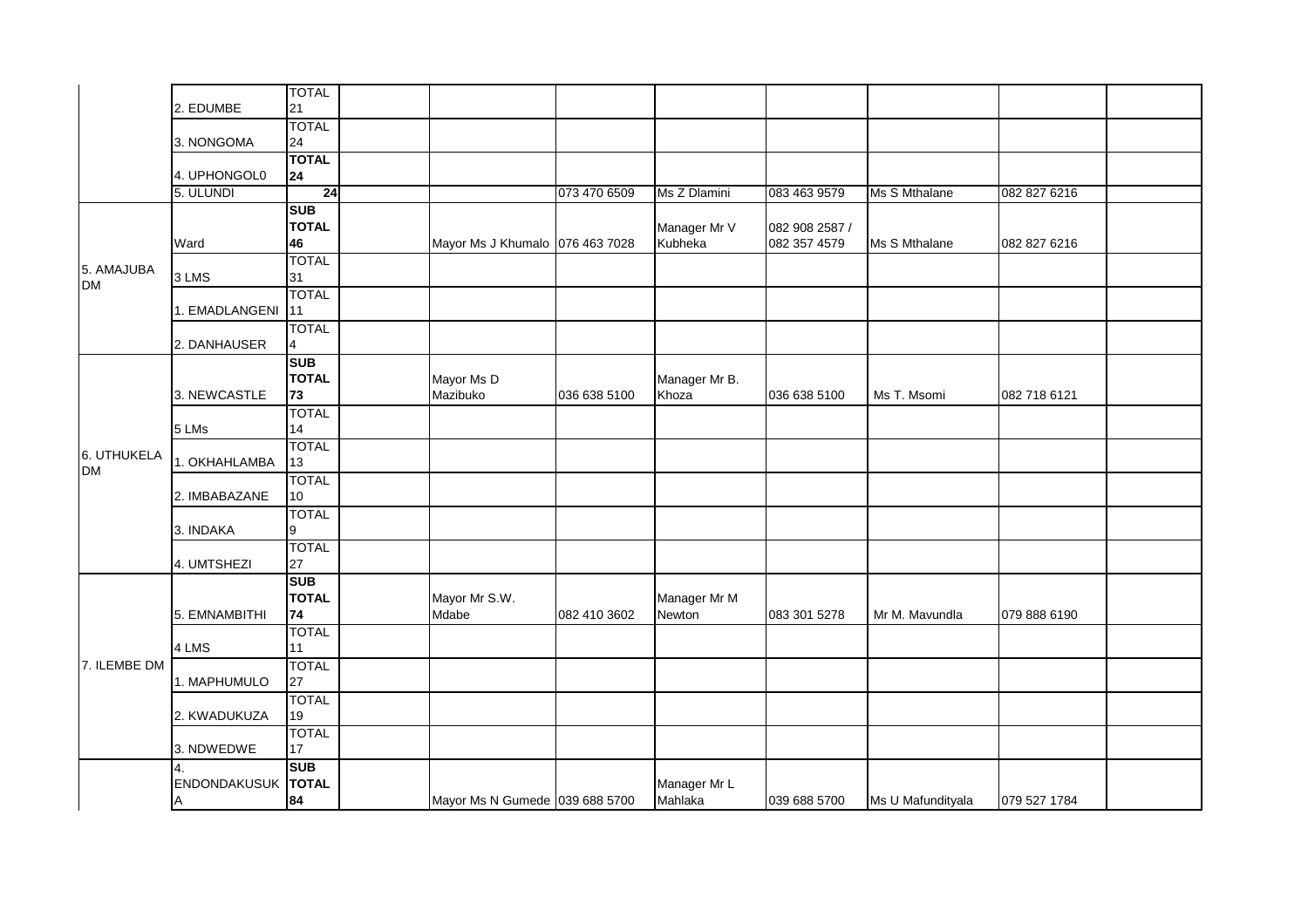|                                         | 6 LMs                                   | <b>TOTAL</b><br>10               |                                   |                        |                            |                        |                        |                        |       |
|-----------------------------------------|-----------------------------------------|----------------------------------|-----------------------------------|------------------------|----------------------------|------------------------|------------------------|------------------------|-------|
|                                         | 1. VULAMEHLO                            | <b>TOTAL</b><br>$10\,$           |                                   |                        |                            |                        |                        |                        |       |
| 8. UGU DM                               | 2. UMDONI                               | <b>TOTAL</b><br>18               |                                   |                        |                            |                        |                        |                        |       |
|                                         | 3. UMZUMBE                              | <b>TOTAL</b><br>10               |                                   |                        |                            |                        |                        |                        |       |
|                                         | <b>UMUZIWABANTU</b>                     | <b>TOTAL</b><br>6                |                                   |                        |                            |                        |                        |                        |       |
|                                         | 5. EZINQOLENI                           | <b>TOTAL</b><br>30               |                                   |                        |                            |                        |                        |                        |       |
|                                         | 6. HIBISCUS<br><b>COAST</b>             | <b>SUB</b><br><b>TOTAL</b><br>68 | Mayor Mr S.J. Vilane 035 573 8705 |                        | Manager Mr S.P.<br>Gwacela | 082 809 8190           | Mr M. Mavundla         | 079 888 6190           |       |
|                                         | 5 LMs                                   | <b>TOTAL</b><br>17               |                                   |                        |                            |                        |                        |                        |       |
| 9.<br><b>UMKHANYAK</b><br><b>UDE DM</b> | 1.<br>UMHLABUYALING TOTAL<br><b>ANA</b> | 20                               |                                   |                        |                            |                        |                        |                        |       |
|                                         | 2. JOZINI                               | <b>TOTAL</b><br>8                |                                   |                        |                            |                        |                        |                        |       |
|                                         | 3. HLABISA                              | <b>TOTAL</b><br>19               |                                   |                        |                            |                        |                        |                        |       |
|                                         | 4. MTUBATUBA                            | <b>TOTAL</b><br>$\overline{4}$   |                                   |                        |                            |                        |                        |                        |       |
|                                         | 5. THE BIG FIVE<br><b>FALSE BAY</b>     |                                  |                                   |                        |                            |                        |                        |                        |       |
| <b>CAPE</b><br><b>PROVINCE</b>          |                                         |                                  |                                   |                        |                            |                        |                        |                        |       |
| <b>Municipality</b>                     | <b>Local Municipality</b>               | <b>Ward</b>                      | No Households Ward Counsellor     | <b>Contact details</b> | <b>Municipal Official</b>  | <b>Contact details</b> | <b>Project Manager</b> | <b>Contact details</b> |       |
| <b>Alfred Ndzo</b>                      | Mzimvubu                                | 14                               | Zililo                            | 079 4967 735           | Shirley                    | 082747 0435            | Zokufa Nomkhitha       | 082 8270 653           | Xhosa |
|                                         | Ntabankulu                              | 13                               | Sicwayi                           | 073 4701 422           | Nonyongo                   | 082 7811 453           | Zokufa Nomkhitha       | 082 8270 653           |       |
| OR Tambo                                | Ingquza                                 | $\overline{2}$                   | Nkayitshana                       | 071 8653 068           | Pantshwa                   | 082 044 0900           | Ndzundzu Miranda       | 082 3345 511           |       |
|                                         | Mhlontlo                                | 2 & 13                           | Mathanzima                        | 082 5615 491           | Sotshongaye                | 079 5073 813           | Ndzundzu Miranda       | 082 3345 511           |       |
| Joe Gqabi                               | Elundini                                | 6                                | Mfecane Chris                     | 082 3050 216           |                            |                        | <b>Thabo Moeleso</b>   | 071 8531 202           |       |
|                                         |                                         | $\overline{7}$                   | <b>Tsolo Thabiso</b>              | 082 3050 414           |                            |                        | <b>Thabo Moeleso</b>   | 071 8531 202           |       |
|                                         |                                         | 11                               |                                   |                        |                            |                        |                        |                        |       |
|                                         |                                         |                                  |                                   |                        |                            |                        |                        |                        |       |
| <b>Chris Hani</b>                       | Engcobo                                 | 3 & 17                           | Botomani                          | 083 8946 554           | Sajini                     | 083 5287 477           | Chwayitile Mahlasela   | 073 303 5461           |       |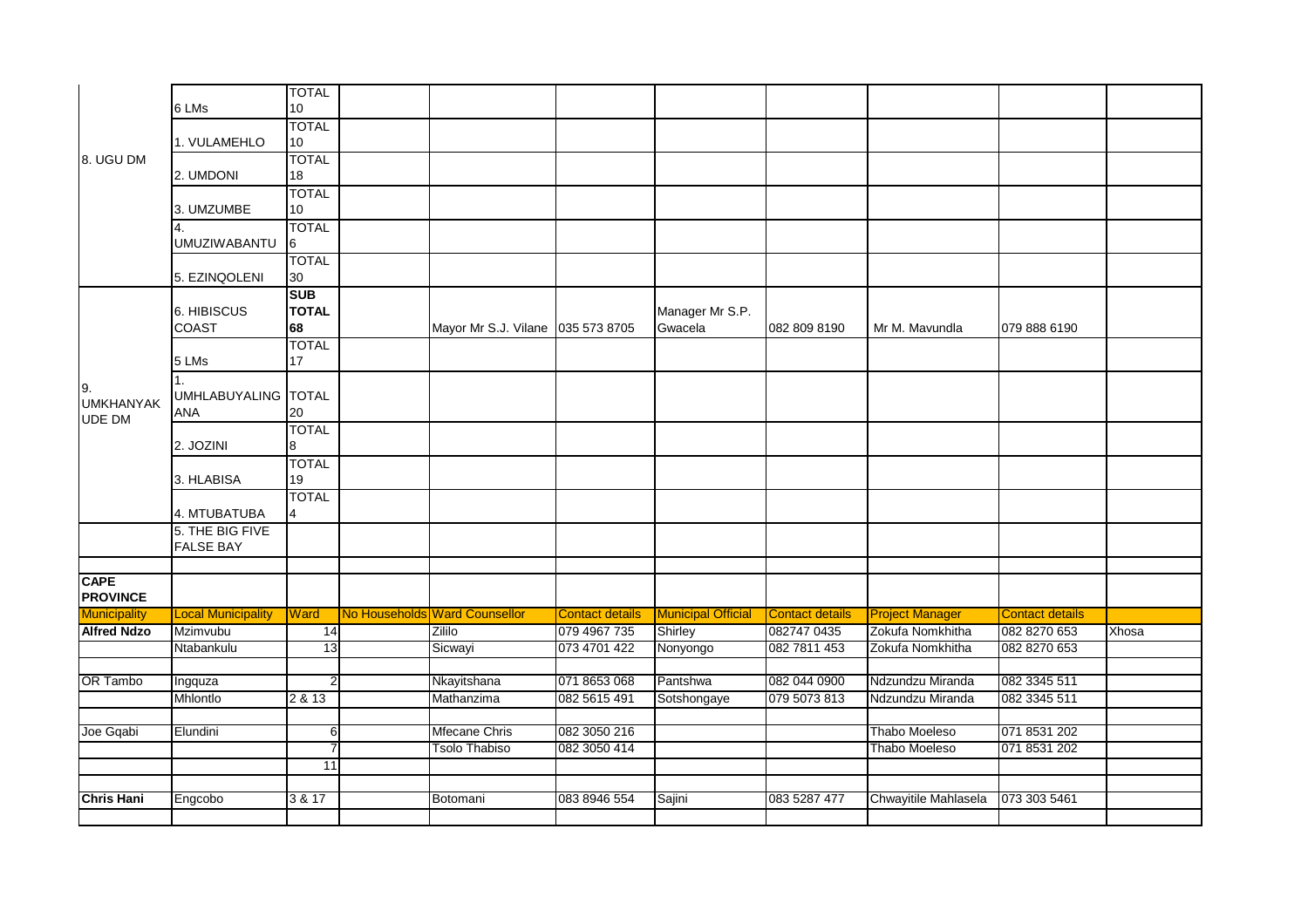| <b>AMATHOLE</b> | <b>MBHASHE</b> | 18              | 903                      | Mr Faniso | 0835279633 | Mr Njili | 0474891400 | Novuyisa Ntanjana | 083 2572 160 |  |
|-----------------|----------------|-----------------|--------------------------|-----------|------------|----------|------------|-------------------|--------------|--|
|                 | <b>MBHASHE</b> | 17              | 1022                     | Mr Zimba  | 0790289516 | Same     | Same       | Novuyisa Ntanjana | 84 2572 160  |  |
|                 | <b>MBHASHE</b> | 28              | Not confirmed Mr Zidlele |           | 0835457505 | Same     | Same       | Novuyisa Ntanjana | 85 2572 160  |  |
|                 | <b>MBHASHE</b> | $\overline{22}$ | Not confirmed Mr Ndinisa |           | 0837729498 | Same     | Same       | Novuyisa Ntanjana | 86 2572 160  |  |
|                 |                |                 |                          |           |            |          |            |                   |              |  |
|                 |                |                 |                          |           |            |          |            |                   |              |  |
|                 |                |                 |                          |           |            |          |            |                   |              |  |
|                 |                |                 |                          |           |            |          |            |                   |              |  |
|                 |                |                 |                          |           |            |          |            |                   |              |  |
|                 |                |                 |                          |           |            |          |            |                   |              |  |
|                 |                |                 |                          |           |            |          |            |                   |              |  |
|                 |                |                 |                          |           |            |          |            |                   |              |  |
|                 |                |                 |                          |           |            |          |            |                   |              |  |
|                 |                |                 |                          |           |            |          |            |                   |              |  |
|                 |                |                 |                          |           |            |          |            |                   |              |  |
|                 |                |                 |                          |           |            |          |            |                   |              |  |
|                 |                |                 |                          |           |            |          |            |                   |              |  |
|                 |                |                 |                          |           |            |          |            |                   |              |  |
|                 |                |                 |                          |           |            |          |            |                   |              |  |
|                 |                |                 |                          |           |            |          |            |                   |              |  |
|                 |                |                 |                          |           |            |          |            |                   |              |  |
|                 |                |                 |                          |           |            |          |            |                   |              |  |
|                 |                |                 |                          |           |            |          |            |                   |              |  |
|                 |                |                 |                          |           |            |          |            |                   |              |  |
|                 |                |                 |                          |           |            |          |            |                   |              |  |
|                 |                |                 |                          |           |            |          |            |                   |              |  |